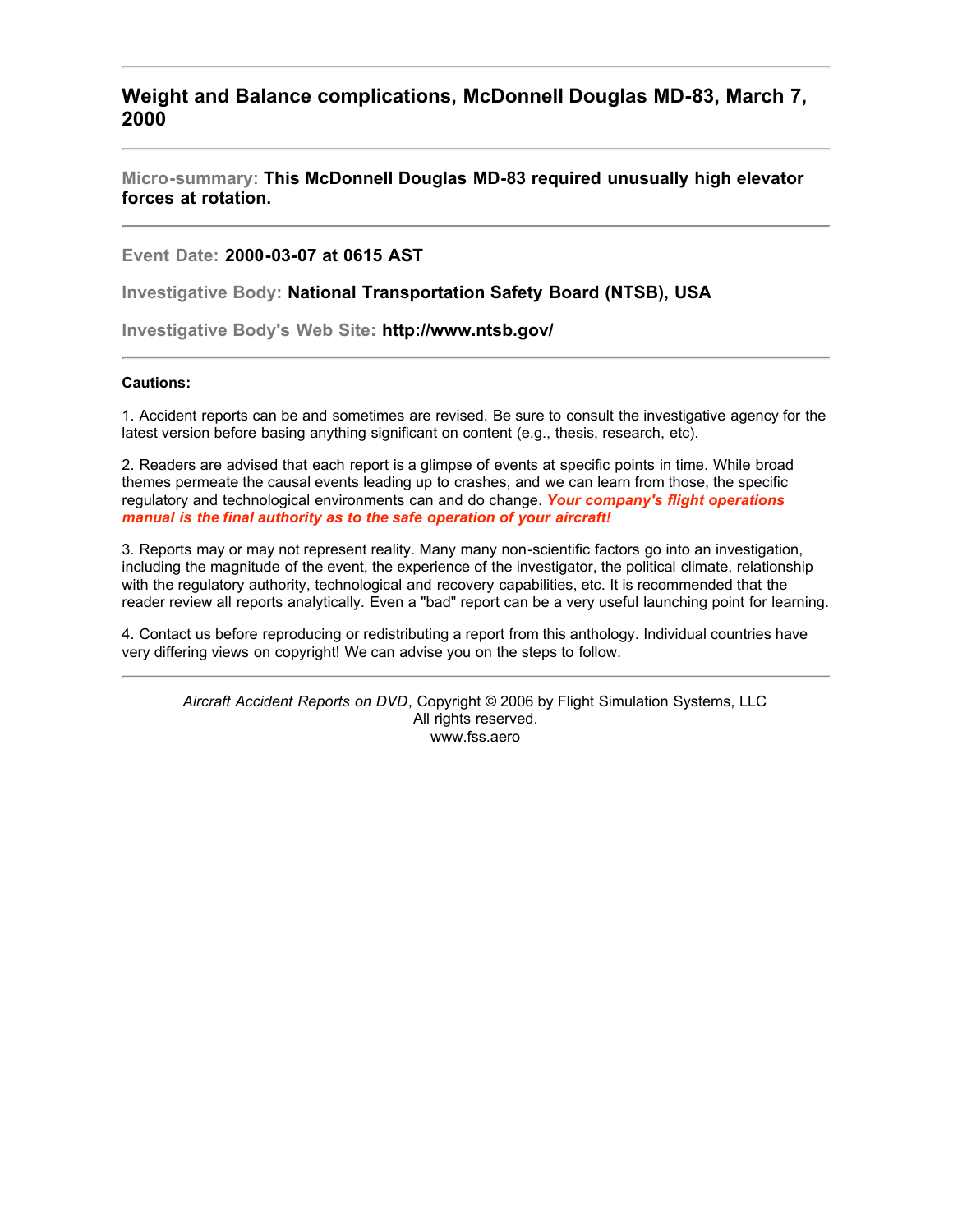| <b>National Transportation Safety Board</b><br>NTSB ID: ANC00IA034<br>Aircraft Registration Number: N949AS                                                                                                                                                                                                                                                                                                                                                                                                                                                                                                                                                                                                                                                                                                                                                                                                                                                                                                                                                                                                                                                                                                                                                                                                                                                                                                                                                                                                                                                                                                                                                                                                                                                                                                                                                                                                                                                                                                                                                                                                                                                                                                                                                                                                                                                                                                                                                                                                                                                                                                                                                                                                                                                                                                                                                                                                                                   |              |                                     |  |  |  |  |  |  |  |  |  |
|----------------------------------------------------------------------------------------------------------------------------------------------------------------------------------------------------------------------------------------------------------------------------------------------------------------------------------------------------------------------------------------------------------------------------------------------------------------------------------------------------------------------------------------------------------------------------------------------------------------------------------------------------------------------------------------------------------------------------------------------------------------------------------------------------------------------------------------------------------------------------------------------------------------------------------------------------------------------------------------------------------------------------------------------------------------------------------------------------------------------------------------------------------------------------------------------------------------------------------------------------------------------------------------------------------------------------------------------------------------------------------------------------------------------------------------------------------------------------------------------------------------------------------------------------------------------------------------------------------------------------------------------------------------------------------------------------------------------------------------------------------------------------------------------------------------------------------------------------------------------------------------------------------------------------------------------------------------------------------------------------------------------------------------------------------------------------------------------------------------------------------------------------------------------------------------------------------------------------------------------------------------------------------------------------------------------------------------------------------------------------------------------------------------------------------------------------------------------------------------------------------------------------------------------------------------------------------------------------------------------------------------------------------------------------------------------------------------------------------------------------------------------------------------------------------------------------------------------------------------------------------------------------------------------------------------------|--------------|-------------------------------------|--|--|--|--|--|--|--|--|--|
| <b>FACTUAL REPORT</b><br>Most Critical Injury: None<br>Occurrence Date: 03/07/2000                                                                                                                                                                                                                                                                                                                                                                                                                                                                                                                                                                                                                                                                                                                                                                                                                                                                                                                                                                                                                                                                                                                                                                                                                                                                                                                                                                                                                                                                                                                                                                                                                                                                                                                                                                                                                                                                                                                                                                                                                                                                                                                                                                                                                                                                                                                                                                                                                                                                                                                                                                                                                                                                                                                                                                                                                                                           |              |                                     |  |  |  |  |  |  |  |  |  |
| ÁVIATION<br>Occurrence Type: Incident<br>Investigated By: NTSB<br>ETYBOR                                                                                                                                                                                                                                                                                                                                                                                                                                                                                                                                                                                                                                                                                                                                                                                                                                                                                                                                                                                                                                                                                                                                                                                                                                                                                                                                                                                                                                                                                                                                                                                                                                                                                                                                                                                                                                                                                                                                                                                                                                                                                                                                                                                                                                                                                                                                                                                                                                                                                                                                                                                                                                                                                                                                                                                                                                                                     |              |                                     |  |  |  |  |  |  |  |  |  |
| Location/Time                                                                                                                                                                                                                                                                                                                                                                                                                                                                                                                                                                                                                                                                                                                                                                                                                                                                                                                                                                                                                                                                                                                                                                                                                                                                                                                                                                                                                                                                                                                                                                                                                                                                                                                                                                                                                                                                                                                                                                                                                                                                                                                                                                                                                                                                                                                                                                                                                                                                                                                                                                                                                                                                                                                                                                                                                                                                                                                                |              |                                     |  |  |  |  |  |  |  |  |  |
| Nearest City/Place                                                                                                                                                                                                                                                                                                                                                                                                                                                                                                                                                                                                                                                                                                                                                                                                                                                                                                                                                                                                                                                                                                                                                                                                                                                                                                                                                                                                                                                                                                                                                                                                                                                                                                                                                                                                                                                                                                                                                                                                                                                                                                                                                                                                                                                                                                                                                                                                                                                                                                                                                                                                                                                                                                                                                                                                                                                                                                                           | <b>State</b> | Local Time<br>Time Zone<br>Zip Code |  |  |  |  |  |  |  |  |  |
| <b>FAIRBANKS</b>                                                                                                                                                                                                                                                                                                                                                                                                                                                                                                                                                                                                                                                                                                                                                                                                                                                                                                                                                                                                                                                                                                                                                                                                                                                                                                                                                                                                                                                                                                                                                                                                                                                                                                                                                                                                                                                                                                                                                                                                                                                                                                                                                                                                                                                                                                                                                                                                                                                                                                                                                                                                                                                                                                                                                                                                                                                                                                                             | AK           | 99709<br>0615<br><b>AST</b>         |  |  |  |  |  |  |  |  |  |
| Distance From Landing Facility:<br>Direction From Airport:<br>Airport Proximity: On Airport                                                                                                                                                                                                                                                                                                                                                                                                                                                                                                                                                                                                                                                                                                                                                                                                                                                                                                                                                                                                                                                                                                                                                                                                                                                                                                                                                                                                                                                                                                                                                                                                                                                                                                                                                                                                                                                                                                                                                                                                                                                                                                                                                                                                                                                                                                                                                                                                                                                                                                                                                                                                                                                                                                                                                                                                                                                  |              |                                     |  |  |  |  |  |  |  |  |  |
| <b>Aircraft Information Summary</b>                                                                                                                                                                                                                                                                                                                                                                                                                                                                                                                                                                                                                                                                                                                                                                                                                                                                                                                                                                                                                                                                                                                                                                                                                                                                                                                                                                                                                                                                                                                                                                                                                                                                                                                                                                                                                                                                                                                                                                                                                                                                                                                                                                                                                                                                                                                                                                                                                                                                                                                                                                                                                                                                                                                                                                                                                                                                                                          |              |                                     |  |  |  |  |  |  |  |  |  |
| Model/Series<br>Aircraft Manufacturer<br>Type of Aircraft                                                                                                                                                                                                                                                                                                                                                                                                                                                                                                                                                                                                                                                                                                                                                                                                                                                                                                                                                                                                                                                                                                                                                                                                                                                                                                                                                                                                                                                                                                                                                                                                                                                                                                                                                                                                                                                                                                                                                                                                                                                                                                                                                                                                                                                                                                                                                                                                                                                                                                                                                                                                                                                                                                                                                                                                                                                                                    |              |                                     |  |  |  |  |  |  |  |  |  |
| McDonnell Douglas<br>MD-83<br>Airplane                                                                                                                                                                                                                                                                                                                                                                                                                                                                                                                                                                                                                                                                                                                                                                                                                                                                                                                                                                                                                                                                                                                                                                                                                                                                                                                                                                                                                                                                                                                                                                                                                                                                                                                                                                                                                                                                                                                                                                                                                                                                                                                                                                                                                                                                                                                                                                                                                                                                                                                                                                                                                                                                                                                                                                                                                                                                                                       |              |                                     |  |  |  |  |  |  |  |  |  |
| Sightseeing Flight: No<br>Air Medical Transport Flight: No                                                                                                                                                                                                                                                                                                                                                                                                                                                                                                                                                                                                                                                                                                                                                                                                                                                                                                                                                                                                                                                                                                                                                                                                                                                                                                                                                                                                                                                                                                                                                                                                                                                                                                                                                                                                                                                                                                                                                                                                                                                                                                                                                                                                                                                                                                                                                                                                                                                                                                                                                                                                                                                                                                                                                                                                                                                                                   |              |                                     |  |  |  |  |  |  |  |  |  |
| Narrative                                                                                                                                                                                                                                                                                                                                                                                                                                                                                                                                                                                                                                                                                                                                                                                                                                                                                                                                                                                                                                                                                                                                                                                                                                                                                                                                                                                                                                                                                                                                                                                                                                                                                                                                                                                                                                                                                                                                                                                                                                                                                                                                                                                                                                                                                                                                                                                                                                                                                                                                                                                                                                                                                                                                                                                                                                                                                                                                    |              |                                     |  |  |  |  |  |  |  |  |  |
| Brief narrative statement of facts, conditions and circumstances pertinent to the accident/incident:<br>On March 7, 2000, about 0615 Alaska standard time, the crew of N949AS, a McDonnell Douglas MD-83<br>airplane, reported a flight control anomaly during takeoff from the Fairbanks International<br>The flight was being conducted under Title 14, CFR Part 121, as a<br>Airport, Fairbanks, Alaska.<br>scheduled domestic passenger flight, operated by Alaska Airlines, Inc., as Flight 92. There were<br>no injuries to the two pilots, three flight attendants, or the 112 passengers aboard. Visual<br>meteorological conditions prevailed, and an instrument flight plan had been filed for the flight to<br>Anchorage, Alaska.<br>After an uneventful landing at Anchorage International Airport, the captain reported to his company<br>maintenance personal that during the takeoff roll on runway 19R in Fairbanks, the airplane's<br>rotation was slightly delayed by about 3 or 4 knots, and required about 30 to 35 pounds of control<br>column back pressure in order to complete the takeoff. He added that once the airplane was<br>established on a standard rate of climb, there were no further anomalies noted. The captain added<br>that a flight attendant, seated at the forward "A" position, heard a loud "pinging" noise coming<br>from just under her feet, during the takeoff in Fairbanks.<br>The closest official weather observation station is located at the Fairbanks International Airport.<br>On March 7, at 0553, an Aviation Routine Weather Report (METAR) was reporting in part: Sky<br>conditions and ceiling, clear; visibility, 10 statute miles; wind, 030 degrees at 7 knots;<br>temperature, 8 degrees F; dew point 1 degree F.<br>During a telephone conversation with the National Transportation Safety Board (NTSB)<br>investigator-in-charge on March 10, the director of flight safety for the operator reported that<br>upon arrival in Anchorage, it was discovered that an additional 500 pounds of cargo and baggage had<br>inadvertently been loaded into the forward cargo bay. He added that a postincident review of the<br>airplane's weight and balance computations revealed that the airplane remained within the center of<br>gravity limits, but added that it may have accounted for the slight delay in the airplane rotation<br>speed.<br>The incident airplane underwent an extensive inspection and evaluation of the flight control<br>system, and no flight control anomalies were discovered by company maintenance personnel.<br>The airplane's flight data recorder (FDR) was removed for analysis by the operator. The operator<br>reported that the FDR readout showed that the flight control system operated normally during the<br>The pilot's control column position was a recorded parameter of the incident<br>entire flight.<br>airplane's FDR. |              |                                     |  |  |  |  |  |  |  |  |  |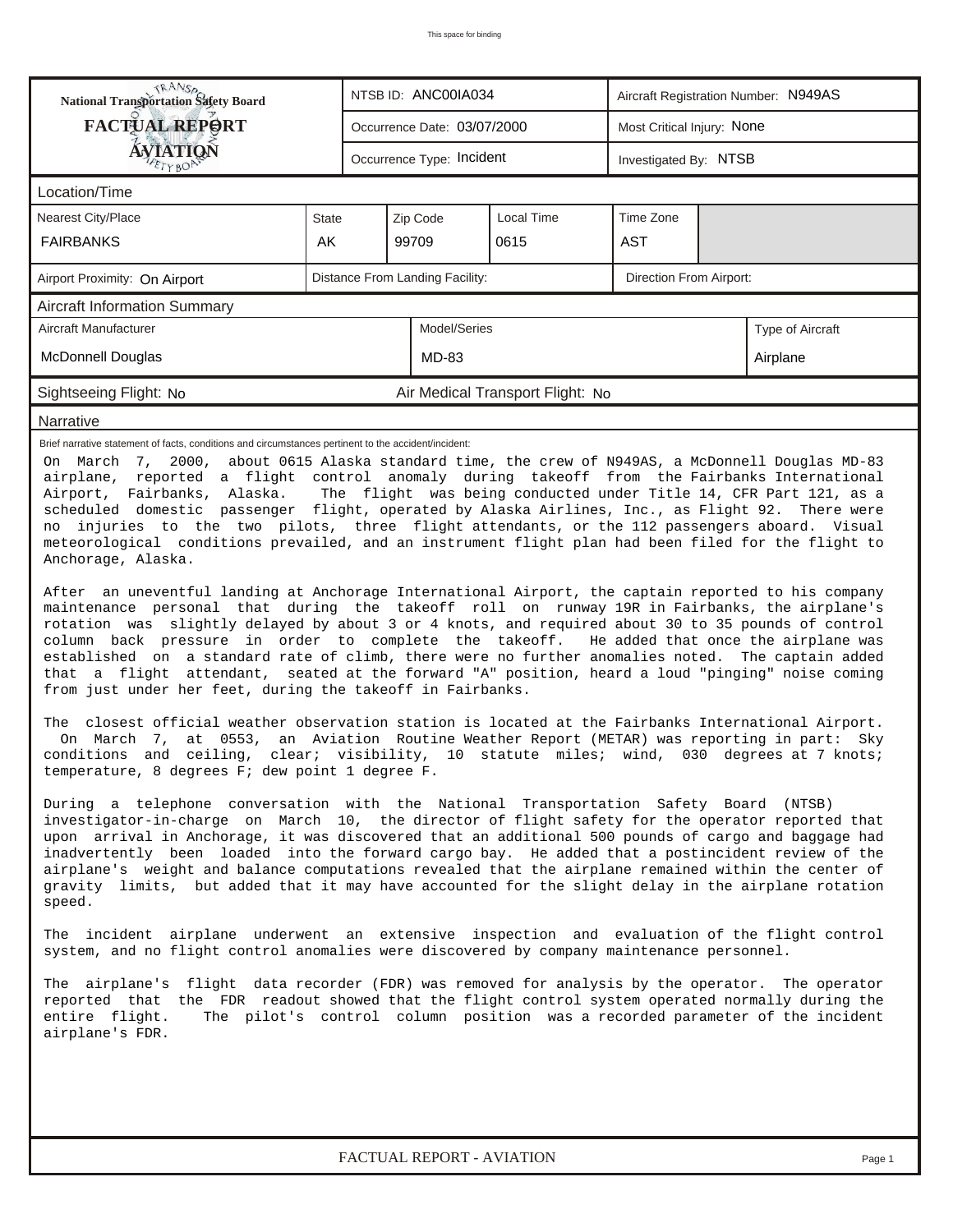| <b>National Transportation Safety Board</b>                             |                                                           | NTSB ID: ANC00IA034         |                           |  |         |                                |                                         |                           |                      |       |  |  |
|-------------------------------------------------------------------------|-----------------------------------------------------------|-----------------------------|---------------------------|--|---------|--------------------------------|-----------------------------------------|---------------------------|----------------------|-------|--|--|
| FACTUAL REPORT                                                          |                                                           | Occurrence Date: 03/07/2000 |                           |  |         |                                |                                         |                           |                      |       |  |  |
| <b>AVIATION</b>                                                         |                                                           |                             | Occurrence Type: Incident |  |         |                                |                                         |                           |                      |       |  |  |
| Landing Facility/Approach Information                                   |                                                           |                             |                           |  |         |                                |                                         |                           |                      |       |  |  |
| <b>Airport Name</b>                                                     | Airport ID:                                               |                             | Runway Width              |  |         |                                |                                         |                           |                      |       |  |  |
| Fairbanks International                                                 |                                                           | FAI                         |                           |  | Ft. MSL | 19R                            |                                         | 5400                      |                      | 200   |  |  |
| Runway Surface Type:                                                    |                                                           |                             |                           |  |         |                                |                                         |                           |                      |       |  |  |
| Runway Surface Condition:                                               |                                                           |                             |                           |  |         |                                |                                         |                           |                      |       |  |  |
| Type Instrument Approach:                                               |                                                           |                             |                           |  |         |                                |                                         |                           |                      |       |  |  |
| VFR Approach/Landing:                                                   |                                                           |                             |                           |  |         |                                |                                         |                           |                      |       |  |  |
| Aircraft Information                                                    |                                                           |                             |                           |  |         |                                |                                         |                           |                      |       |  |  |
| Aircraft Manufacturer<br><b>McDonnell Douglas</b>                       |                                                           | Model/Series<br>MD-83       |                           |  |         |                                |                                         | 53022                     | Serial Number        |       |  |  |
| Airworthiness Certificate(s): Normal                                    |                                                           |                             |                           |  |         |                                |                                         |                           |                      |       |  |  |
| Landing Gear Type: Tricycle                                             |                                                           |                             |                           |  |         |                                |                                         |                           |                      |       |  |  |
| Homebuilt Aircraft? No<br>Number of Seats: 148                          |                                                           |                             | Certified Max Gross Wt.   |  |         | 161000 LBS                     |                                         |                           | Number of Engines: 2 |       |  |  |
| Engine Type:<br>Turbo Fan                                               | Engine Manufacturer:<br>Model/Series:<br>P&W<br>JT8D-217C |                             |                           |  |         |                                |                                         | Rated Power:<br>20850 LBS |                      |       |  |  |
| - Aircraft Inspection Information                                       |                                                           |                             |                           |  |         |                                |                                         |                           |                      |       |  |  |
| Type of Last Inspection                                                 | Date of Last Inspection<br>Time Since Last Inspection     |                             |                           |  |         |                                |                                         |                           | Airframe Total Time  |       |  |  |
| <b>Continuous Airworthiness</b>                                         |                                                           | 26.4 Hours<br>03/2000       |                           |  |         |                                |                                         |                           | 29812.5 Hours        |       |  |  |
|                                                                         | - Emergency Locator Transmitter (ELT) Information         |                             |                           |  |         |                                |                                         |                           |                      |       |  |  |
| ELT Installed? No                                                       | ELT Operated? No                                          |                             |                           |  |         |                                | ELT Aided in Locating Accident Site? No |                           |                      |       |  |  |
| Owner/Operator Information                                              |                                                           |                             |                           |  |         |                                |                                         |                           |                      |       |  |  |
| Registered Aircraft Owner                                               |                                                           | <b>Street Address</b>       |                           |  |         | 5555 California Way, 4th Floor |                                         |                           |                      |       |  |  |
| Bank of America Lease & Capital                                         | State<br>City                                             |                             |                           |  |         |                                |                                         |                           | Zip Code             |       |  |  |
|                                                                         | San Francisco<br>CA<br><b>Street Address</b>              |                             |                           |  |         |                                |                                         |                           |                      | 94104 |  |  |
| Operator of Aircraft                                                    | P.O. BOX 68900                                            |                             |                           |  |         |                                |                                         |                           |                      |       |  |  |
| ALASKA AIR GROUP                                                        | City<br><b>SEATTLE</b>                                    |                             |                           |  |         |                                | <b>State</b><br><b>WA</b>               | Zip Code<br>98168         |                      |       |  |  |
| Operator Does Business As: ALASKA AIRLINES                              |                                                           |                             |                           |  |         |                                | Operator Designator Code: ASAA          |                           |                      |       |  |  |
| - Type of U.S. Certificate(s) Held:                                     |                                                           |                             |                           |  |         |                                |                                         |                           |                      |       |  |  |
| Air Carrier Operating Certificate(s): Flag Carrier/Domestic             |                                                           |                             |                           |  |         |                                |                                         |                           |                      |       |  |  |
| Operating Certificate:                                                  |                                                           | Operator Certificate:       |                           |  |         |                                |                                         |                           |                      |       |  |  |
| Regulation Flight Conducted Under: Part 121: Air Carrier                |                                                           |                             |                           |  |         |                                |                                         |                           |                      |       |  |  |
| Type of Flight Operation Conducted: Scheduled; Domestic; Passenger Only |                                                           |                             |                           |  |         |                                |                                         |                           |                      |       |  |  |
| FACTUAL REPORT - AVIATION<br>Page 2                                     |                                                           |                             |                           |  |         |                                |                                         |                           |                      |       |  |  |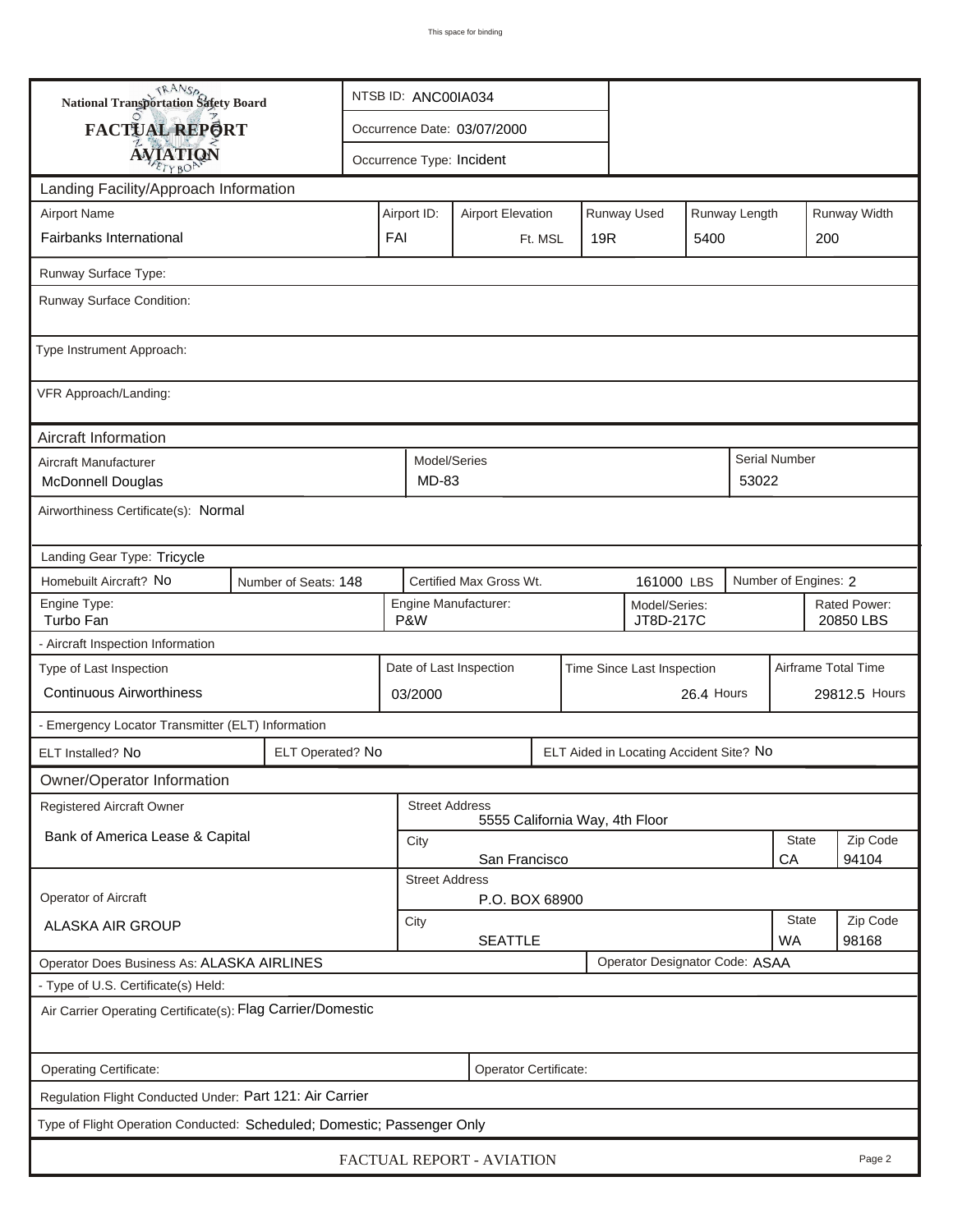| TRANSA<br>NTSB ID: ANC00IA034<br>National Transportation Safety Board                                             |                                      |  |   |                                      |  |              |              |               |                          |                    |                             |            |                                    |                     |
|-------------------------------------------------------------------------------------------------------------------|--------------------------------------|--|---|--------------------------------------|--|--------------|--------------|---------------|--------------------------|--------------------|-----------------------------|------------|------------------------------------|---------------------|
|                                                                                                                   | FACTUAL REPORT                       |  |   |                                      |  |              |              |               |                          |                    |                             |            |                                    |                     |
| Occurrence Date: 03/07/2000<br><b>AVIATION</b><br>Occurrence Type: Incident                                       |                                      |  |   |                                      |  |              |              |               |                          |                    |                             |            |                                    |                     |
|                                                                                                                   |                                      |  |   |                                      |  |              |              |               |                          |                    |                             |            |                                    |                     |
| <b>First Pilot Information</b>                                                                                    |                                      |  |   |                                      |  |              |              |               |                          |                    |                             |            |                                    |                     |
| Name                                                                                                              | City                                 |  |   |                                      |  | <b>State</b> |              | Date of Birth | Age                      |                    |                             |            |                                    |                     |
| On File                                                                                                           |                                      |  |   |                                      |  | On File      |              |               |                          |                    | On File                     |            | On File                            | 54                  |
| Sex: M                                                                                                            | Seat Occupied: Left                  |  |   | Principal Profession: Civilian Pilot |  |              |              |               |                          |                    | Certificate Number: On File |            |                                    |                     |
|                                                                                                                   | Airline Transport<br>Certificate(s): |  |   |                                      |  |              |              |               |                          |                    |                             |            |                                    |                     |
| Airplane Rating(s):<br>Multi-engine Land; Single-engine Land; Single-engine Sea                                   |                                      |  |   |                                      |  |              |              |               |                          |                    |                             |            |                                    |                     |
| Rotorcraft/Glider/LTA: None                                                                                       |                                      |  |   |                                      |  |              |              |               |                          |                    |                             |            |                                    |                     |
| Instrument Rating(s): Airplane                                                                                    |                                      |  |   |                                      |  |              |              |               |                          |                    |                             |            |                                    |                     |
| Airplane Single-engine; Instrument Airplane<br>Instructor Rating(s):                                              |                                      |  |   |                                      |  |              |              |               |                          |                    |                             |            |                                    |                     |
| Type Rating/Endorsement for Accident/Incident Aircraft? Yes<br>Current Biennial Flight Review? 07/1999            |                                      |  |   |                                      |  |              |              |               |                          |                    |                             |            |                                    |                     |
| Medical Cert.: Class 1<br>Medical Cert. Status: Valid Medical--no waivers/lim.                                    |                                      |  |   |                                      |  |              |              |               |                          |                    |                             |            | Date of Last Medical Exam: 01/2000 |                     |
|                                                                                                                   |                                      |  |   |                                      |  |              |              |               |                          |                    |                             |            |                                    |                     |
| Airplane<br>Airplane<br>This Make<br>All A/C<br>- Flight Time Matrix<br>Mult-Engine<br>and Model<br>Single Engine |                                      |  |   |                                      |  | Night        |              | Actual        | Instrument               | Simulated          |                             | Rotorcraft | Glider                             | Lighter<br>Than Air |
|                                                                                                                   | 11507<br>5544<br><b>Total Time</b>   |  |   |                                      |  |              |              |               |                          |                    |                             |            |                                    |                     |
| Pilot In Command(PIC)<br>6284<br>4440                                                                             |                                      |  |   |                                      |  |              |              |               |                          |                    |                             |            |                                    |                     |
| Instructor                                                                                                        |                                      |  |   |                                      |  |              |              |               |                          |                    |                             |            |                                    |                     |
| Last 90 Days<br>94                                                                                                |                                      |  |   |                                      |  |              |              |               |                          |                    |                             |            |                                    |                     |
| Last 24 Hours                                                                                                     | 11<br>Last 30 Days                   |  |   |                                      |  |              |              |               |                          |                    |                             |            |                                    |                     |
|                                                                                                                   |                                      |  | 1 |                                      |  |              |              |               |                          |                    |                             |            | Second Pilot? Yes                  |                     |
| Seatbelt Used? Yes<br>Shoulder Harness Used? Yes                                                                  |                                      |  |   |                                      |  |              |              |               | Toxicology Performed? No |                    |                             |            |                                    |                     |
| Flight Plan/Itinerary                                                                                             |                                      |  |   |                                      |  |              |              |               |                          |                    |                             |            |                                    |                     |
|                                                                                                                   |                                      |  |   |                                      |  |              |              |               |                          |                    |                             |            |                                    |                     |
|                                                                                                                   | Type of Flight Plan Filed: IFR       |  |   |                                      |  |              |              |               |                          |                    |                             |            |                                    |                     |
| Departure Point                                                                                                   |                                      |  |   |                                      |  |              | <b>State</b> |               | Airport Identifier       |                    | Departure Time              |            |                                    | Time Zone           |
| Same as Accident/Incident Location                                                                                |                                      |  |   |                                      |  |              |              |               | FAI                      |                    |                             | 0615       |                                    |                     |
| Destination                                                                                                       |                                      |  |   |                                      |  |              | <b>State</b> |               |                          | Airport Identifier |                             |            |                                    |                     |
| ANCHORAGE                                                                                                         |                                      |  |   |                                      |  |              | AK           |               | <b>ANC</b>               |                    |                             |            |                                    |                     |
| Type of Clearance: IFR                                                                                            |                                      |  |   |                                      |  |              |              |               |                          |                    |                             |            |                                    |                     |
|                                                                                                                   | Type of Airspace: Class C            |  |   |                                      |  |              |              |               |                          |                    |                             |            |                                    |                     |
|                                                                                                                   | <b>Weather Information</b>           |  |   |                                      |  |              |              |               |                          |                    |                             |            |                                    |                     |
| Source of Briefing:                                                                                               | Company                              |  |   |                                      |  |              |              |               |                          |                    |                             |            |                                    |                     |
|                                                                                                                   | Method of Briefing: In Person        |  |   |                                      |  |              |              |               |                          |                    |                             |            |                                    |                     |
|                                                                                                                   |                                      |  |   |                                      |  |              |              |               |                          |                    |                             |            |                                    |                     |
|                                                                                                                   |                                      |  |   | FACTUAL REPORT - AVIATION            |  |              |              |               |                          |                    |                             |            |                                    | Page 3              |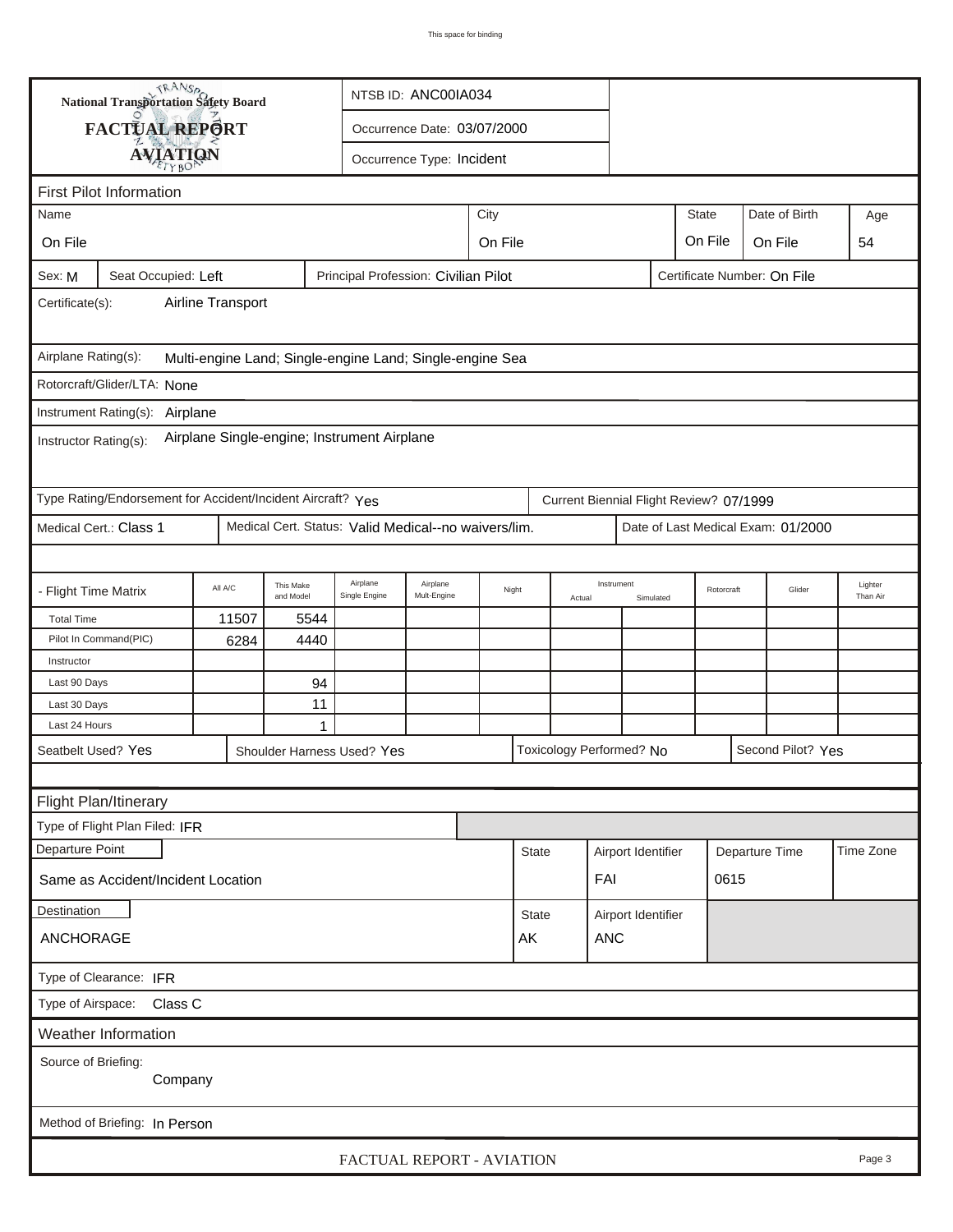| FACTUAL REPORT<br>Occurrence Date: 03/07/2000<br><b>AVIATION</b><br>Occurrence Type: Incident<br>Weather Information<br>WOF ID<br><b>Observation Time</b><br>Time Zone<br><b>WOF Elevation</b><br>WOF Distance From Accident Site<br>Direction From Accident Site<br><b>AST</b><br>FAI<br>0553<br>Ft. MSL<br>Deg. Mag.<br><b>NM</b><br>Sky/Lowest Cloud Condition: Clear<br>Ft. AGL<br>Condition of Light: Day<br>Ft. AGL<br>Lowest Ceiling: None<br>Visibility:<br>10<br><b>SM</b><br>Altimeter:<br>30.00<br>$-13 °C$<br>Dew Point:<br>-17 $\degree$ C<br>Wind Direction: 30<br>Temperature:<br>Density Altitude:<br>Wind Speed: 7<br>Gusts:<br>Weather Condtions at Accident Site: Visual Conditions<br>Visibility (RVR):<br>Visibility (RVV)<br>Ft.<br><b>SM</b><br>Intensity of Precipitation:<br>Restrictions to Visibility: None<br>None<br>Type of Precipitation:<br>Accident Information<br>Aircraft Damage: None<br>Aircraft Fire: None<br>Aircraft Explosion None<br>Classification: U.S. Registered/U.S. Soil<br>- Injury Summary Matrix<br><b>TOTAL</b><br>Fatal<br>Serious<br>Minor<br>None<br>1<br><b>First Pilot</b><br>1<br>Second Pilot<br>1<br>1<br><b>Student Pilot</b><br>Flight Instructor<br><b>Check Pilot</b> |  | <b>National Transportation Safety Board</b> |  |  | NTSB ID: ANC00IA034       |  |  |  |  |  |  |     |        |
|---------------------------------------------------------------------------------------------------------------------------------------------------------------------------------------------------------------------------------------------------------------------------------------------------------------------------------------------------------------------------------------------------------------------------------------------------------------------------------------------------------------------------------------------------------------------------------------------------------------------------------------------------------------------------------------------------------------------------------------------------------------------------------------------------------------------------------------------------------------------------------------------------------------------------------------------------------------------------------------------------------------------------------------------------------------------------------------------------------------------------------------------------------------------------------------------------------------------------------------|--|---------------------------------------------|--|--|---------------------------|--|--|--|--|--|--|-----|--------|
|                                                                                                                                                                                                                                                                                                                                                                                                                                                                                                                                                                                                                                                                                                                                                                                                                                                                                                                                                                                                                                                                                                                                                                                                                                       |  |                                             |  |  |                           |  |  |  |  |  |  |     |        |
|                                                                                                                                                                                                                                                                                                                                                                                                                                                                                                                                                                                                                                                                                                                                                                                                                                                                                                                                                                                                                                                                                                                                                                                                                                       |  |                                             |  |  |                           |  |  |  |  |  |  |     |        |
|                                                                                                                                                                                                                                                                                                                                                                                                                                                                                                                                                                                                                                                                                                                                                                                                                                                                                                                                                                                                                                                                                                                                                                                                                                       |  |                                             |  |  |                           |  |  |  |  |  |  |     |        |
|                                                                                                                                                                                                                                                                                                                                                                                                                                                                                                                                                                                                                                                                                                                                                                                                                                                                                                                                                                                                                                                                                                                                                                                                                                       |  |                                             |  |  |                           |  |  |  |  |  |  |     |        |
|                                                                                                                                                                                                                                                                                                                                                                                                                                                                                                                                                                                                                                                                                                                                                                                                                                                                                                                                                                                                                                                                                                                                                                                                                                       |  |                                             |  |  |                           |  |  |  |  |  |  |     |        |
|                                                                                                                                                                                                                                                                                                                                                                                                                                                                                                                                                                                                                                                                                                                                                                                                                                                                                                                                                                                                                                                                                                                                                                                                                                       |  |                                             |  |  |                           |  |  |  |  |  |  |     |        |
|                                                                                                                                                                                                                                                                                                                                                                                                                                                                                                                                                                                                                                                                                                                                                                                                                                                                                                                                                                                                                                                                                                                                                                                                                                       |  |                                             |  |  |                           |  |  |  |  |  |  |     |        |
|                                                                                                                                                                                                                                                                                                                                                                                                                                                                                                                                                                                                                                                                                                                                                                                                                                                                                                                                                                                                                                                                                                                                                                                                                                       |  |                                             |  |  |                           |  |  |  |  |  |  |     | "Hg    |
|                                                                                                                                                                                                                                                                                                                                                                                                                                                                                                                                                                                                                                                                                                                                                                                                                                                                                                                                                                                                                                                                                                                                                                                                                                       |  |                                             |  |  |                           |  |  |  |  |  |  | Ft. |        |
|                                                                                                                                                                                                                                                                                                                                                                                                                                                                                                                                                                                                                                                                                                                                                                                                                                                                                                                                                                                                                                                                                                                                                                                                                                       |  |                                             |  |  |                           |  |  |  |  |  |  |     |        |
|                                                                                                                                                                                                                                                                                                                                                                                                                                                                                                                                                                                                                                                                                                                                                                                                                                                                                                                                                                                                                                                                                                                                                                                                                                       |  |                                             |  |  |                           |  |  |  |  |  |  |     |        |
|                                                                                                                                                                                                                                                                                                                                                                                                                                                                                                                                                                                                                                                                                                                                                                                                                                                                                                                                                                                                                                                                                                                                                                                                                                       |  |                                             |  |  |                           |  |  |  |  |  |  |     |        |
|                                                                                                                                                                                                                                                                                                                                                                                                                                                                                                                                                                                                                                                                                                                                                                                                                                                                                                                                                                                                                                                                                                                                                                                                                                       |  |                                             |  |  |                           |  |  |  |  |  |  |     |        |
|                                                                                                                                                                                                                                                                                                                                                                                                                                                                                                                                                                                                                                                                                                                                                                                                                                                                                                                                                                                                                                                                                                                                                                                                                                       |  |                                             |  |  |                           |  |  |  |  |  |  |     |        |
|                                                                                                                                                                                                                                                                                                                                                                                                                                                                                                                                                                                                                                                                                                                                                                                                                                                                                                                                                                                                                                                                                                                                                                                                                                       |  |                                             |  |  |                           |  |  |  |  |  |  |     |        |
|                                                                                                                                                                                                                                                                                                                                                                                                                                                                                                                                                                                                                                                                                                                                                                                                                                                                                                                                                                                                                                                                                                                                                                                                                                       |  |                                             |  |  |                           |  |  |  |  |  |  |     |        |
|                                                                                                                                                                                                                                                                                                                                                                                                                                                                                                                                                                                                                                                                                                                                                                                                                                                                                                                                                                                                                                                                                                                                                                                                                                       |  |                                             |  |  |                           |  |  |  |  |  |  |     |        |
|                                                                                                                                                                                                                                                                                                                                                                                                                                                                                                                                                                                                                                                                                                                                                                                                                                                                                                                                                                                                                                                                                                                                                                                                                                       |  |                                             |  |  |                           |  |  |  |  |  |  |     |        |
|                                                                                                                                                                                                                                                                                                                                                                                                                                                                                                                                                                                                                                                                                                                                                                                                                                                                                                                                                                                                                                                                                                                                                                                                                                       |  |                                             |  |  |                           |  |  |  |  |  |  |     |        |
|                                                                                                                                                                                                                                                                                                                                                                                                                                                                                                                                                                                                                                                                                                                                                                                                                                                                                                                                                                                                                                                                                                                                                                                                                                       |  |                                             |  |  |                           |  |  |  |  |  |  |     |        |
|                                                                                                                                                                                                                                                                                                                                                                                                                                                                                                                                                                                                                                                                                                                                                                                                                                                                                                                                                                                                                                                                                                                                                                                                                                       |  |                                             |  |  |                           |  |  |  |  |  |  |     |        |
|                                                                                                                                                                                                                                                                                                                                                                                                                                                                                                                                                                                                                                                                                                                                                                                                                                                                                                                                                                                                                                                                                                                                                                                                                                       |  |                                             |  |  |                           |  |  |  |  |  |  |     |        |
|                                                                                                                                                                                                                                                                                                                                                                                                                                                                                                                                                                                                                                                                                                                                                                                                                                                                                                                                                                                                                                                                                                                                                                                                                                       |  |                                             |  |  |                           |  |  |  |  |  |  |     |        |
|                                                                                                                                                                                                                                                                                                                                                                                                                                                                                                                                                                                                                                                                                                                                                                                                                                                                                                                                                                                                                                                                                                                                                                                                                                       |  |                                             |  |  |                           |  |  |  |  |  |  |     |        |
| <b>Flight Engineer</b>                                                                                                                                                                                                                                                                                                                                                                                                                                                                                                                                                                                                                                                                                                                                                                                                                                                                                                                                                                                                                                                                                                                                                                                                                |  |                                             |  |  |                           |  |  |  |  |  |  |     |        |
| $\mathbf{3}$<br>3<br>Cabin Attendants                                                                                                                                                                                                                                                                                                                                                                                                                                                                                                                                                                                                                                                                                                                                                                                                                                                                                                                                                                                                                                                                                                                                                                                                 |  |                                             |  |  |                           |  |  |  |  |  |  |     |        |
| Other Crew                                                                                                                                                                                                                                                                                                                                                                                                                                                                                                                                                                                                                                                                                                                                                                                                                                                                                                                                                                                                                                                                                                                                                                                                                            |  |                                             |  |  |                           |  |  |  |  |  |  |     |        |
| 112<br>Passengers<br>112                                                                                                                                                                                                                                                                                                                                                                                                                                                                                                                                                                                                                                                                                                                                                                                                                                                                                                                                                                                                                                                                                                                                                                                                              |  |                                             |  |  |                           |  |  |  |  |  |  |     |        |
| - TOTAL ABOARD -<br>117<br>117                                                                                                                                                                                                                                                                                                                                                                                                                                                                                                                                                                                                                                                                                                                                                                                                                                                                                                                                                                                                                                                                                                                                                                                                        |  |                                             |  |  |                           |  |  |  |  |  |  |     |        |
| Other Ground<br>$\overline{0}$<br>0<br>0<br>0                                                                                                                                                                                                                                                                                                                                                                                                                                                                                                                                                                                                                                                                                                                                                                                                                                                                                                                                                                                                                                                                                                                                                                                         |  |                                             |  |  |                           |  |  |  |  |  |  |     |        |
| - GRAND TOTAL -<br>0<br> 0 <br>0<br>117<br>117                                                                                                                                                                                                                                                                                                                                                                                                                                                                                                                                                                                                                                                                                                                                                                                                                                                                                                                                                                                                                                                                                                                                                                                        |  |                                             |  |  |                           |  |  |  |  |  |  |     |        |
|                                                                                                                                                                                                                                                                                                                                                                                                                                                                                                                                                                                                                                                                                                                                                                                                                                                                                                                                                                                                                                                                                                                                                                                                                                       |  |                                             |  |  | FACTUAL REPORT - AVIATION |  |  |  |  |  |  |     | Page 4 |